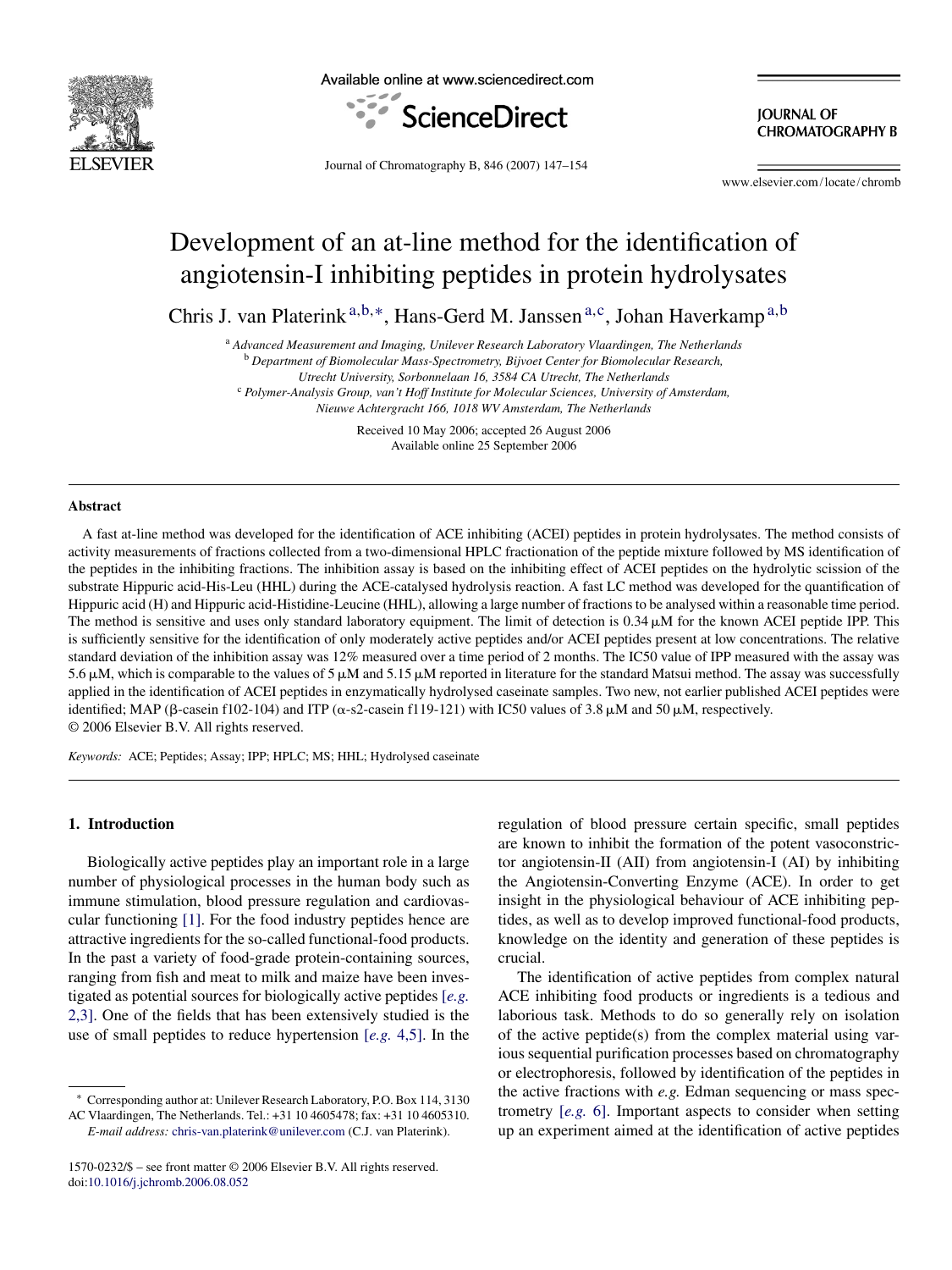in a complex sample include the selectivity and sensitivity of the activity assay used, as well as the substrate and reagents costs and the complexity of the required instrumentation. Moreover, the assay should preferably mimic the processes in the human body as closely as possible to minimise *in vitro* to *in vivo* differences. In order to improve the sensitivity and selectivity of the ACE assay many different substrates and quantification methods have been described. Popular substrates for the ACE assay include Hippuryl-Histidyl-Leucine (HHL) [\[7\]](#page-7-0) and the internally quenched fluorescent substrate abz-FRK(dnp)P-OH [\[8\]](#page-7-0) or *N*-[3-(2-furyl)acryloyl]-L-phenylalanylglycylglycine (FAPGG)[\[9\]. I](#page-7-0)n our view the HHL substrate is attractive because it shows the closest resemblance to AI, the physiological substrate. Techniques to monitor the conversion rate of HHL include chromatographic or electrophoretic quantification of HHL or its products H and HL [\[10,11\],](#page-7-0) or colorimetric or fluorimetric detection after OPA [\[12\]](#page-7-0) or TNBS derivatisation [\[13\].](#page-7-0) Chromatographic quantification minimises errors due to background peptides but clearly is much slower than colorimetric methods. The best performance in terms of sensitivity and selectivity is obtained with the substrate abz-FRK(dnp)P-OH and fluorescence detection [\[9\].](#page-7-0) A potential drawback here is that the substrate is rather dissimilar from the physiological substrate AI.

All work aiming at the identification of ACE active ingredients published in literature so far is based on repeated off-line fractionation, activity measurement and identification [\[14–16\].](#page-7-0) A notable exception is the work by van Elswijk et al. [\[8\]. I](#page-7-0)n their work these authors apply an elegant on-line system consisting of a highly efficient HPLC separation, a quenched fluorescent substrate conversion assay and mass spectrometric identification. The ACEI peptides are separated by HPLC. A small part of the column effluent is directed towards the mass spectrometer for identification of the detected peptides whereas the major fraction is sent to a continuous flow ACE assay providing a continuous read-out of the ACEI activity. The method is sensitive and does not require laborious fractionation steps. Losses of peptides due to adsorption are minimised as no collection vials are used. The only drawback is that sophisticated dedicated equipment is required and again the dissimilarity of the substrate from AI.

In this paper we present a sensitive and selective at-line method for the identification of ACE inhibiting peptides in protein hydrolysates. High performance liquid chromatography followed by fraction collection is applied to fractionate the complex peptide mixtures. Activity measurements are based on the popular HHL-based Matsui assay as described by Cushman and Cheung [\[6\].](#page-7-0) Optimisation of this assay is discussed. The applicability of very fast LC-UV for quantification of the substrate conversion rate is demonstrated. Exact mass measurement is applied for the identification of the peptides in the fractions that show ACE inhibiting activity. Statistical information is given on the assay and the limitations of the method are discussed. Finally, the applicability of the assay is demonstrated by the identification of the peptides responsible for the ACE inhibition of an enzymatically hydrolysed caseinate.

## **2. Experimental**

# *2.1. Materials and methods*

#### *2.1.1. Chemicals*

Model peptides were obtained from different suppliers. The peptide IPP (purity >98%) was purchased from Bachum (Budendorf, Switzerland). The peptides MAP and ITP were synthesised at the University of Utrecht (Utrecht, the Netherlands). Angiotensin-I-converting-enzyme (ACE) and hippuric acidhistidine-leucine (HHL) were purchased from Sigma–Aldrich Chemie BV (Zwijndrecht, the Netherlands). All other chemicals were of high purity and were purchased from Merck (Amsterdam, the Netherlands). Enzymatically hydrolysed caseinate was kindly provided by DSM Food Specialties (Delft, the Netherlands).

#### *2.1.2. Instrumentation*

All peptide fractionations and identifications were performed on a Waters Alliance 2795 HT HPLC coupled to a Micromass QTOF-Ultima hybrid Time-of-Flight mass spectrometer equipped with the lock spray option for accurate mass determination (Waters, Almere, the Netherlands).

#### *2.1.3. Analytical separation*

Casein hydrolysate (10 mg) (DSM Food Specialties Delft, the Netherlands) was "dissolved" in 1 ml of water/acetonitrile 90/10 (v/v). The mixture was vortexed for 1 min, treated ultrasonically at room temperature for 30 min and was centrifuged at 14,000 RPM. The supernatant  $(50 \,\mu\text{J})$  was injected onto an  $150 \text{ mm} \times 4.6 \text{ mm}$  Inertsil 5 ODS3 analytical column with a particle size of  $5 \mu m$  (Varian, Middelburg, the Netherlands), equipped with a reversed phase C8 guard column (Waters, Etten-Leur, the Netherlands). Mobile phase A consisted of a 0.1% TFA solution in Milli-Q water. Mobile phase B consisted of a 0.1% TFA solution in acetonitrile. The initial eluent composition was 100% A. The eluent was kept at 100% A for 5 min. After this a linear gradient was started to 5% B in 10 min, followed by a linear gradient to 70% B in 40 min. Then a linear gradient was used to 90% B in 5 min and the eluent composition was kept at 90% B for another 5 min. Finally the eluent was reduced to 100% A in 1 min and the system was allowed to re-equilibrate for 14 min. The total run time was 80 min. The eluent flow rate was  $1.0$  ml min<sup>-1</sup> and the column temperature was set at 60 °C. UV detection was performed at 215 nm and 254 nm. Ninenty percent of the eluent flow was split to the fraction collector, while the remaining 10% was introduced into the MS-source. The homemade splitter consisted of a zero dead volume metal T-peace (Valco Benelux, Nieuw Vennep, the Netherlands) of which one line was coupled to a restriction consisting of a 10 cm piece of  $75 \mu m$  internal I.D. PEEK tubing coupled to the tubing of the fraction collector. The other line, consisting of 40 cm of the same PEEK tubing, was connected to the MS-probe. Fractions of 900 µl each were collected from 0 min to 65 min with interval times of 1 min in a polypropylene 1.4 ml 96-well plate (Micronic B.V., Lelystad, the Netherlands). The fractions were neutralized with  $180 \mu$ l of a 0.15% aqueous ammonium hydroxide solution.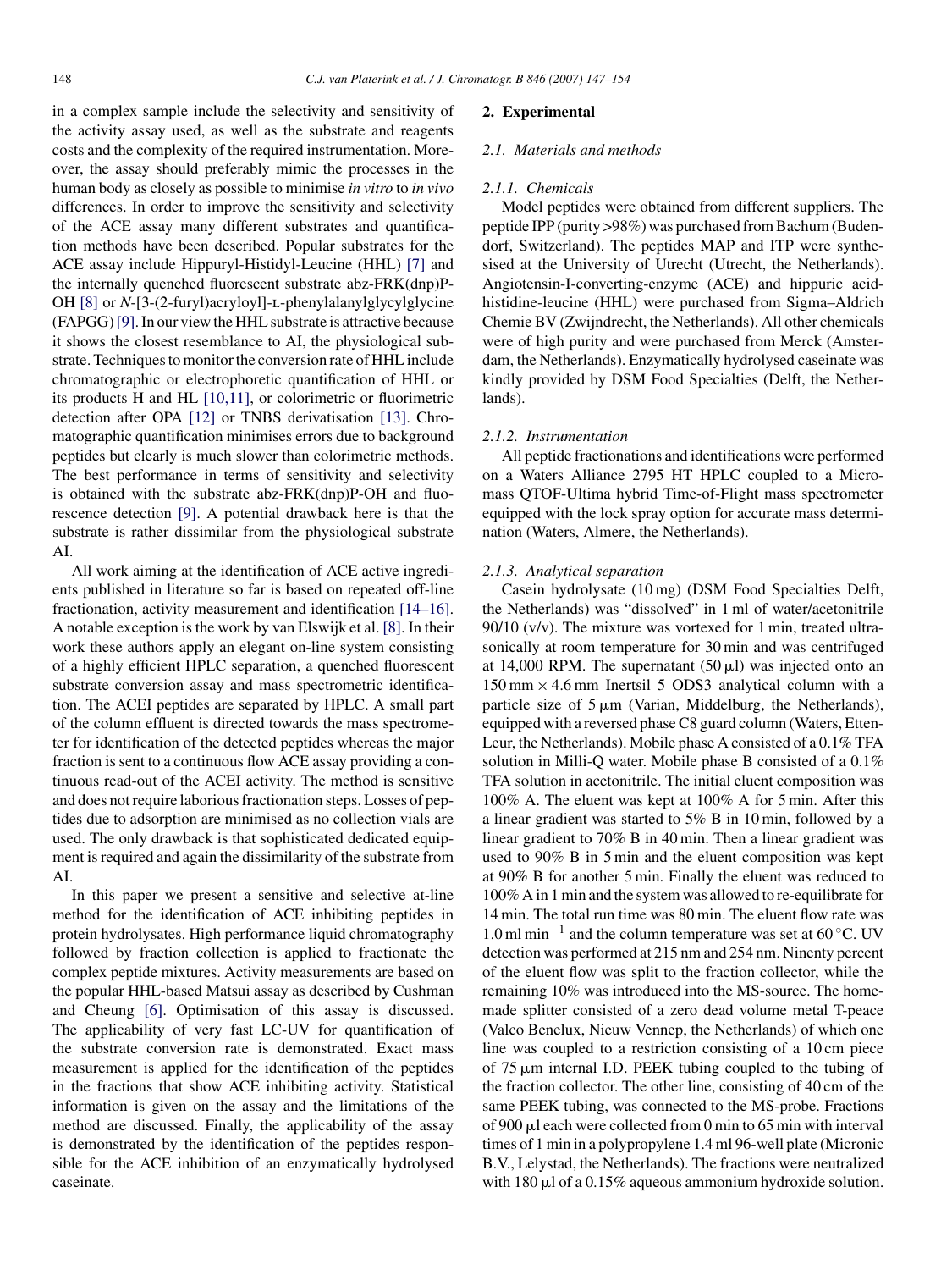The solvent was evaporated to dryness under nitrogen at  $40^{\circ}$ C using an Ultravap 96-well evaporation device (Porvair, Shepperton, UK). The residues were reconstituted in  $80 \mu l$  of Milli-Q water and vortexed for 1 min. Then the content of each well was equally divided over two standard polypropylene 300 µl 96well plates (Nunc, Roskilde, Denmark). The plates were stored at −20 ◦C until further use. One plate was used to determine the ACEI of the fractions. For active fractions the corresponding well of the other plate was used for further fractionation on a 150 mm  $\times$  2.1 mm Biosuite<sup>TM</sup> column with a particle size of 3  $\mu$ m (Waters, Etten-Leur, the Netherlands). The separation was performed at 40 °C and a flow rate of 0.2 ml min<sup>-1</sup> using mobile phase C consisting of a 0.1% formic acid (FA) solution in Milli-Q water and D consisting of 0.1% FA in methanol. The initial eluent composition was 100% C. A linear gradient was used to 70% D in 30 min, followed by a linear gradient to 90% B in 5 min. The eluent was reduced to 100% C in 1 min and the system was allowed to equilibrate for 14 min. The total run time was 50 min. From the Biosuite<sup>TM</sup> column fractions were collected with an interval time of 10 seconds in a polypropylene 300 µl 96-well plate. These fractions were than neutralized with  $8 \mu l$  of the aqueous 0.15% ammonium hydroxide solution. After neutralisation the fractions were dried and reconstituted in  $50 \mu l$  of Milli-Q water using the equipment and conditions described above. Forty microlitres of each fraction was pipetted into another 300 µl polypropylene 96-well plate which was used for the at-line assay. The plate with the remaining  $10 \mu l$  of each fraction was used for structural identification of the peptides in the fractions showing ACEI activity. Both plates were stored at −20 ◦C until further use.

## *2.1.4. At-line Matsui assay*

ACEI activities of the collected fractions were measured in a 96-well plate with chromatographic read-out. The initial conditions used for the assay were as published by Cushman and Cheung [\[6\].](#page-7-0) The optimum ratio of HHL and ACE, the incubation time and temperature as well as the reaction time and temperature were determined experimentally (see below).

# *2.1.5. Fast-LC analysis*

The activity of the ACE enzyme was determined from the residual levels of the HHL substrate and the level of the product H formed. HHL and H were determined using fast-LC performed on a 25 mm  $\times$  4.6 mm Chromolith RP 18 Flash column (Merck, Darmstadt, Germany), equipped with a  $10 \times 4.6$  guard column from the same supplier. The mobile phase composition, flow rate, and column temperature were optimised prior to starting the ACEI studies. In all experiments the injection volume was 30 µl. UV detection of HHL and H was performed at 280 nm.

#### *2.1.6. Calculation of the percentage inhibition*

The percentage inhibition of each fraction was calculated from the conversion of HHL to H relative to a blank measurement according to the following equation:

$$
I(\%) = \frac{\text{Cb} - \text{Cf}}{\text{Cb}} \times 100
$$

In this equation Cb represents the percentage conversion of HHL to H for a blank water measurement and Cf the percentage conversion observed for a fraction. The percentage conversion was calculated according to the equation:

$$
C(\%) = \frac{H}{H + HHL} \times 100
$$

Here H and HHL represent the measured peak areas of the two compounds.

#### *2.1.7. Structural identification of ACEI peptides*

For the identification of the peptides the remaining  $10 \mu$ l fractions from the Biosuite<sup>TM</sup> column were diluted to 50  $\mu$ l with an aqueous 0.1% TFA solution. Forty microlitres of each fraction was injected onto the LC–MS system. The separation was performed on the Biosuite<sup>TM</sup> column using the gradient described above. The source and desolvation temperatures were 100 ◦C and 300 °C, respectively. The cone and desolvation gas flows were  $1001h^{-1}$  and  $8001h^{-1}$ . The capillary voltage was 4 kV and the cone voltage 35 V. The collision energy was 10 eV. The collision gas was argon and the analyser pressure was 4e-5 mbar. In the MS–MS mode the collision voltage was increased to 25 eV. In the lock spray probe a mixture of PEG 300, PEG 600 and PEG 1000 (Sigma Chemicals, St Louis, USA) was used in a 10 mM ammonium acetate solution in methanol/water 1/1 (v/v) at concentrations of 1  $\mu$ g ml<sup>-1</sup>, 2  $\mu$ g ml<sup>-1</sup> and 4  $\mu$ g ml<sup>-1</sup>, respectively. The reference flow was  $5 \mu l \text{min}^{-1}$ . Spectra were recorded at a resolution of 10,000.

# **3. Results and discussion**

For the successful identification of ACEI peptides in complex mixtures the performance of the inhibition assay is crucial, i.e. it has to be very sensitive, fast and insensible to interferences. Evidently the actual performance of the assay strongly depends on the read-out method used to quantify the conversion of the substrate. Colorimetric or fluorometric methods are fast, but have a low sensitivity and the presence of interfering substances often results in high blank values. Chromatographic quantification of the substrate HHL and/or the H and HL formed can overcome these problems, but is much slower. Deployment of a very fast chromatographic method can reduce this disadvantage significantly.

# *3.1. Compatibility and miniaturization of the method*

The determination of the ACEI activity of the chromatographic fractions is a crucial step in the identification of the actives. Before this measurement can be performed, the conditions of the fractions, *e.g.* pH and organic solvent level, have to be adjusted. In the current assay even low concentrations of organic solvents negatively influence the sensitivity. In the on-line ACEI method described by van Elswijk et al. [\[8\], f](#page-7-0)or example, the eluent is diluted using an inverse gradient to keep the methanol concentration at a constant level of 10%. The advantage of the at-line assay described in the present article is that neutralisation and solvent evaporation are carried out prior to the ACEI assay.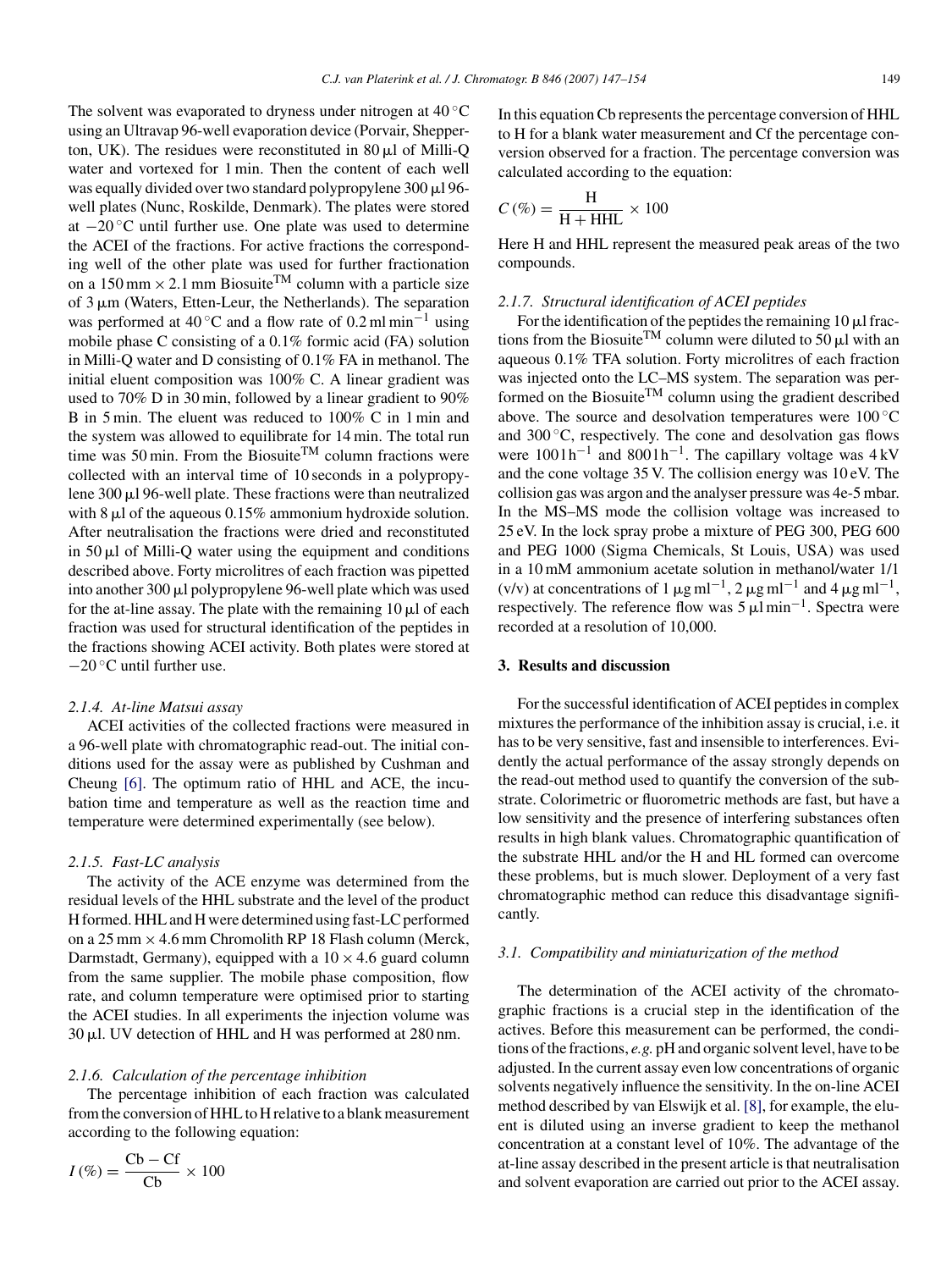Due to this all types of organic modifiers and high modifier concentrations are allowed in the chromatographic fractionation step. Moreover, the sensitivity of the assay is positively influenced by the concentration step. The only disadvantage of course is that the procedure becomes slightly more laborious. By performing the fractionations and reactions in microtiter plate format and using well plate evaporators, the analysis time per sample can be reduced strongly.

## *3.2. ACEI assay*

Optimisation of the Matsui ACEI assay was performed using a solution of the known inhibitor IPP in Milli-Q water at a concentration of  $1 \mu g g^{-1}$ . Because the peptide concentrations in the HPLC fractions are relatively low, the ACEI assay should be as sensitive as possible. The performance of the assay in terms of sensitivity and speed strongly depends on the experimental conditions. The concentrations of the enzyme (ACE) and substrate (HHL), the incubation time and temperature as well as the reaction time and temperature were optimised starting from the values given by Cushman and Cheung [\[6\].](#page-7-0) The best results were obtained when  $40 \mu l$  of the IPP solution was mixed with 25  $\mu$ l of a 33.2 mU ml<sup>-1</sup> ACE solution in phosphate buffered saline (PBS) pH 7.4 with a total chloride concentration of 400 mM. The optimum incubation time and temperature were 10 min and 37 ◦C, respectively. Variations in the ratio of ACE and HHL showed that the best results were obtained when  $15 \mu l$ of a 0.35 mM HHL solution in PBS was added to each well. The highest percentage of conversion of HHL to H was reached when the mixture was allowed to react for 60 min at 50 °C. In order to stop the reaction the well was cooled in melting ice and stored at  $4^\circ$ C prior to the fast-LC measurement. Using this ACE/HHL ratio, a conversion of HHL to H of 70% was obtained in the absence of inhibiting peptides.

# *3.3. Fast LC quantification of HHL and its conversion products*

To keep the overall run time of the ACEI determination of the chromatographic fractions at an acceptable level, the run time of the chromatographic separation should be as short as possible. For instance in the procedure described by Meng et al. [\[9\]](#page-7-0) the analysis time is 12 min, which would result in a total run time of 12 h when 60 fractions were to be analysed. In order to reduce the total run time a faster chromatographic method was developed. A generic route towards faster LC is the use of columns packed with smaller particles. A drawback of the use of this type of columns however, is the very high inlet pressure required. The recently introduced monolythic columns eliminate most of this drawback while still providing a very high separation speed. A Chromolith Flash RP18 column was tested for its ability to give a fast separation of HHL, HL and H. Various mobile phase compositions, temperatures and flow rates were tested with the aim to reach adequate separation of HHL and H from each other and from interfering UV adsorbing amino acids or peptides in the shortest possible time. HL does not respond at the wavelength used and hence does not interfere with the measurement. Gra-



Fig. 1. Fast-LC chromatogram of nine subsequent activity measurements of HPLC-fractions of a hydrolysed caseinate.

dient separations were not investigated as these will necessitate the use of column re-equilibration at the end of the run. The best compromise between separation and speed was obtained for a mobile phase consisting of 0.1% TFA in water/acetonitrile 85/15 (v/v) at a flow rate of 2 ml min−<sup>1</sup> and a column temperature of  $40^{\circ}$ C. The analysis time of each fraction using these conditions is 1.5 min, resulting in a total run time of 90 min when 60 fractions are to be analysed. The analysis time could even be reduced to 15 s when an eluent flow of 5 ml min<sup>-1</sup> was used at a water/acetonitrile ratio of 90/10 (v/v). At these conditions, however, it is no longer possible to separate H from some UV-active amino acids and/or peptides present in some fractions.

A typical example of an ACEI measurement is given in Fig. 1. This figure shows the analysis of part of the fractions collected from the analytical ODS3 column after an injection of hydrolysed caseinate. The peaks representing H and HHL are marked with a circle and a triangle, respectively. Clearly the HHL/H peak intensity ratios vary and provide a measure for ACEI activity in the hydrolysed caseinate. In Fig. 2 the calculated inhibition versus the fraction number is graphically displayed. Obviously fractions 24–26 contain one or more ACEI compounds.

#### *3.4. Assay sensitivity and reproducibility*

In order to test the sensitivity of the at-line assay the inhibition of the known ACE inhibitor IPP was determined at concentra-



Fig. 2. Activity profile derived from the data shown in Fig. 1.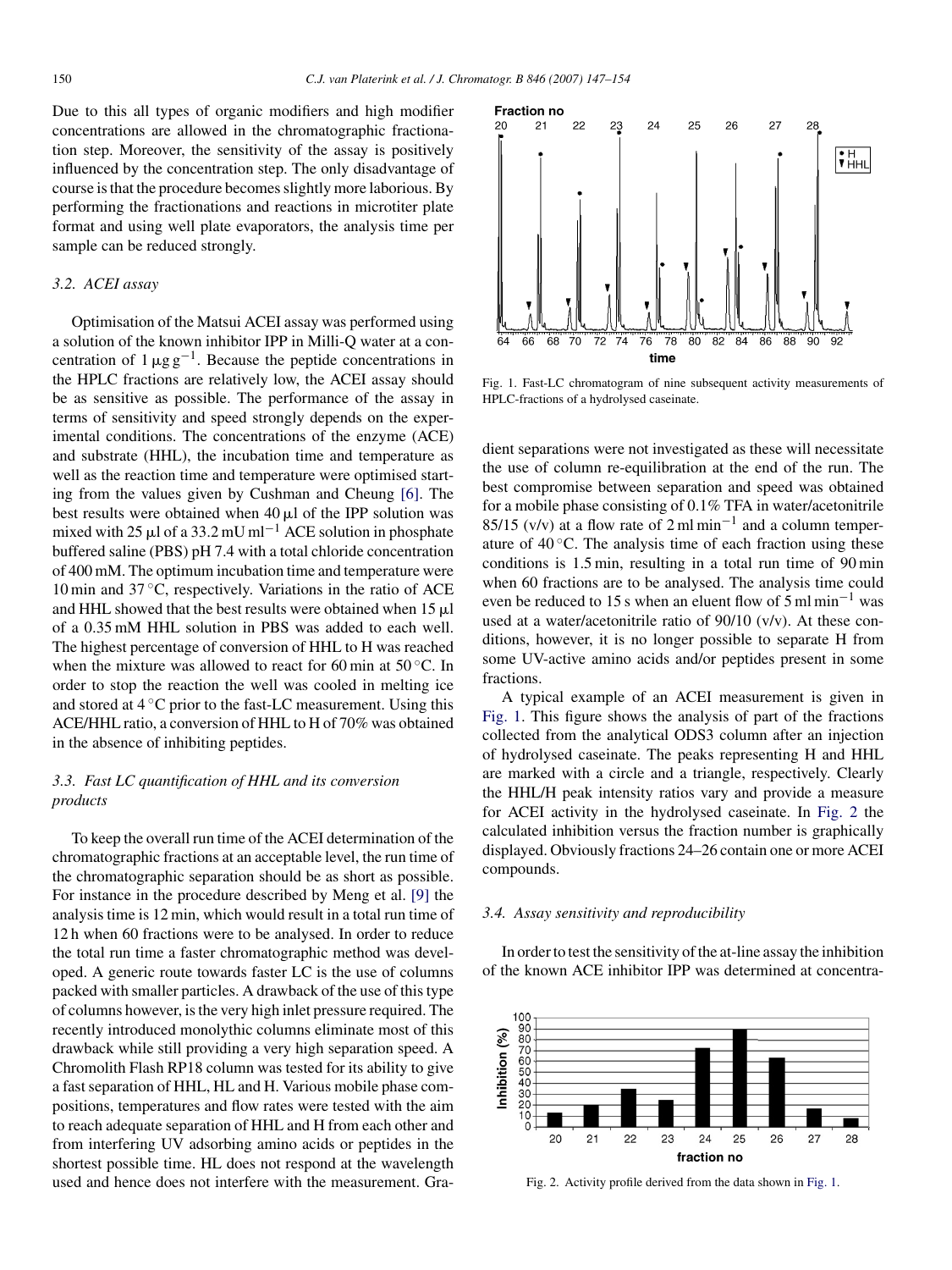

Fig. 3. Graphical display of the inhibition of IPP at different concentrations. Fitted line:  $y = 9.508x^2 + 37.664x + 0.864$ .

tions varying from  $0 \mu g$  ml<sup>-1</sup> to 2.24  $\mu g$  ml<sup>-1</sup>. Duplicate measurements were performed for each concentration. The results are graphically displayed in Fig. 3. The limit of detection of the assay was found to be approximately  $0.43 \mu M$  for IPP. At this concentration the inhibition is 5.8% and well above the background noise of the measurement of 2%. The IC50 value of IPP was calculated to be  $5.6 \mu M$ . This value is in good agreement with the values of 5  $\mu$ M to 5.15  $\mu$ M reported in literature [\[5,17\].](#page-7-0) For the determination of the reproducibility the IC50 value of IPP was measured 8 times covering a time period of 2 months.

The averaged IC50 value was  $5.6 \mu M$  with a standard deviation of approximately 12%.

## *3.5. Principle of the at-line assay*

The principle of the full procedure for the identification of ACEI peptides is schematically displayed in Fig. 4. In order to get an impression of the distribution of the activity over the various peptides in the sample, the sample is first injected onto the ODS3 octadecyl modified column using the water/acetonitrile gradient. Fractions are collected in a 96-well plate with interval times of 1 min. Half of the volume of each fraction is pipetted into a second 96-well plate for further analysis on the Biosuite<sup>TM</sup> column. The other half is than used to measure the ACEI activity for all fractions. Subsequently the fractions showing more than 5% inhibition are injected onto the Biosuite<sup>TM</sup> column using the water/methanol gradient. Fractions are collected in a third 96 well plate now with an interval time of 10 s. Part of the volume of each fraction is pipetted into a fourth well plate. The third and fourth 96-well plates are used to create a more detailed activity profile and to determine the molecular ions of the peptides in the chromatographic peaks with increased activity. Finally MS–MS is used for the identification of the peptides in the active subfractions.



Fig. 4. Schematic principle of the at-line method for the determination of ACE Inhibiting peptides in complex mixtures.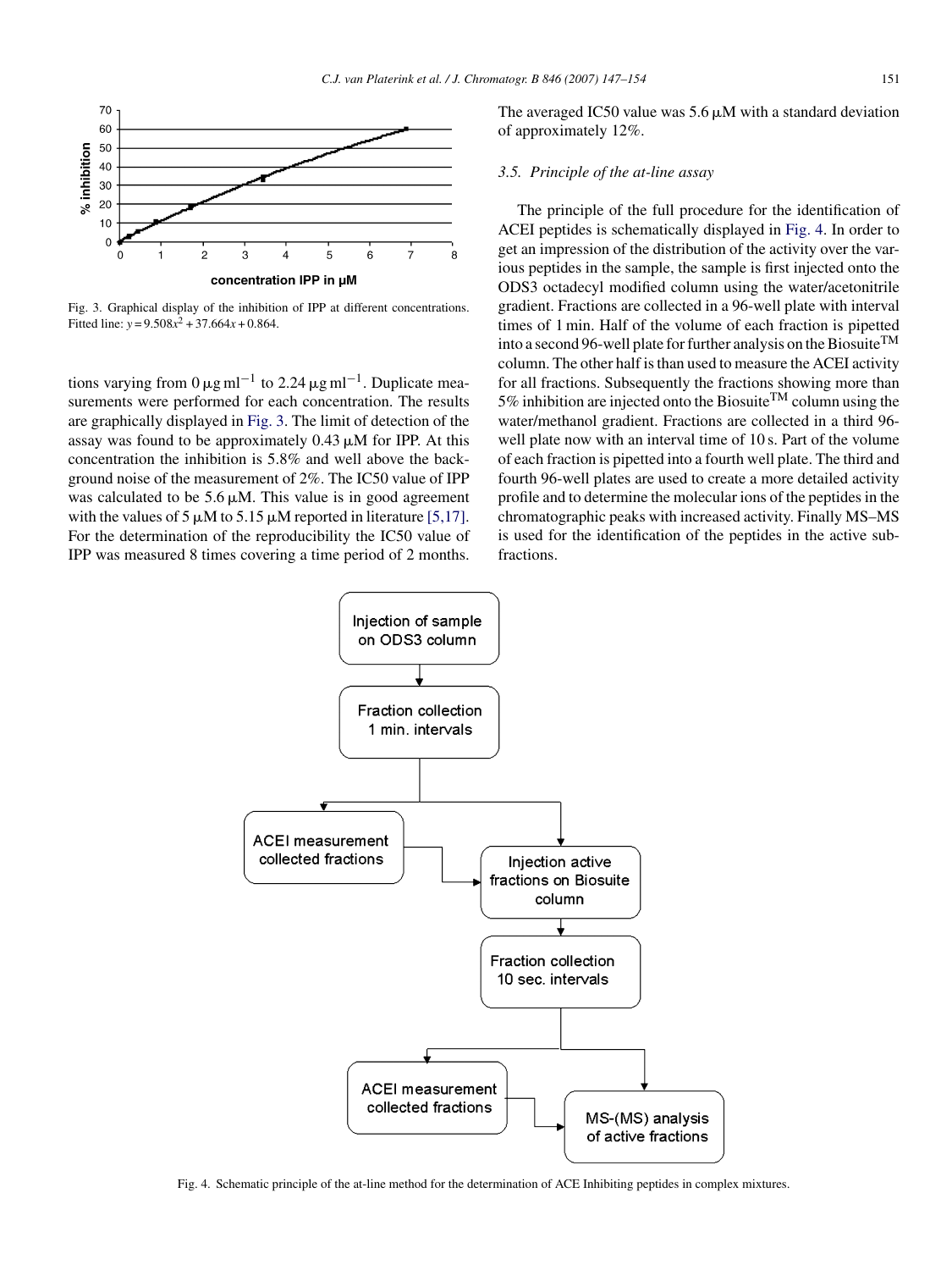## <span id="page-5-0"></span>*3.6. Hydrolysed caseinate*

In order to evaluate the applicability of the newly developed approach for real life samples, a hydrolysed caseinate was studied. Twenty microlitres of a  $10 \,\text{mg}\,\text{ml}^{-1}$  sample solution was injected onto the analytical ODS3 column and analysed using HPLC-UV-MS. In Fig. 5a the UV trace at 215 nm and the MS-Total Ion Current (TIC) are given. The peptide distribution of the sample is obviously very complex. Many of the chromatographic peaks contain more than one ion, each representing a different peptide. In Fig. 5b the activity profile of the sample determined with the Matsui assay is given. The activity of the product clearly is distributed over a large number of peptides. In the region between 13 min and 20 min however, a clear increase can be seen. The full scanning MS analysis indicates that the activity of the fractions 15 to 17 can be explained from the presence of the known ACEI peptides IPP and LPP in the sample [\[22\].](#page-7-0) These two peptides, with IC50 values of 5  $\mu$ M and 9  $\mu$ M,

respectively, are known to be present in hydrolysed caseinate [\[5,18\].](#page-7-0) In order to confirm this the hydrolysed caseinate was injected again, now collecting fractions between 13 min and 20 min with interval times of 10 s. The ACEI activity of each fraction was determined and the activity profile was compared to the MS-traces of the detected molecular ions. The result of the analysis is given in [Fig. 6.](#page-6-0) For display purposes the peak height of the MS-traces was normalised to the measured activity of the peptide. This figure clearly shows that the profiles of the  $[M + H]^{+}$  ion  $m/z$  326.2 of IPP and LPP cover the activity of the peaks at 15.3 min and 16.7 min. The identity of the peptides that are responsible for the activity at 13 min to 14 min is unknown. The spectra of the fractions collected at 13 min and 14 min are very complex. As an example the spectrum of the fraction collected at 13 min is given in [Fig. 7.](#page-6-0) The spectrum at 14 min contained largely the same ions, indicating that the peptides eluted partly in two fractions. A search of the most intense molecular ions present in the two fractions in a home-created



Fig. 5. (a) MS-TIC and UV (215 nm) chromatogram of a hydrolysed caseinate. (b) Activity profile of hydrolysed caseinate analysed on the ODS3 column (interval  $time = 1 min$ ).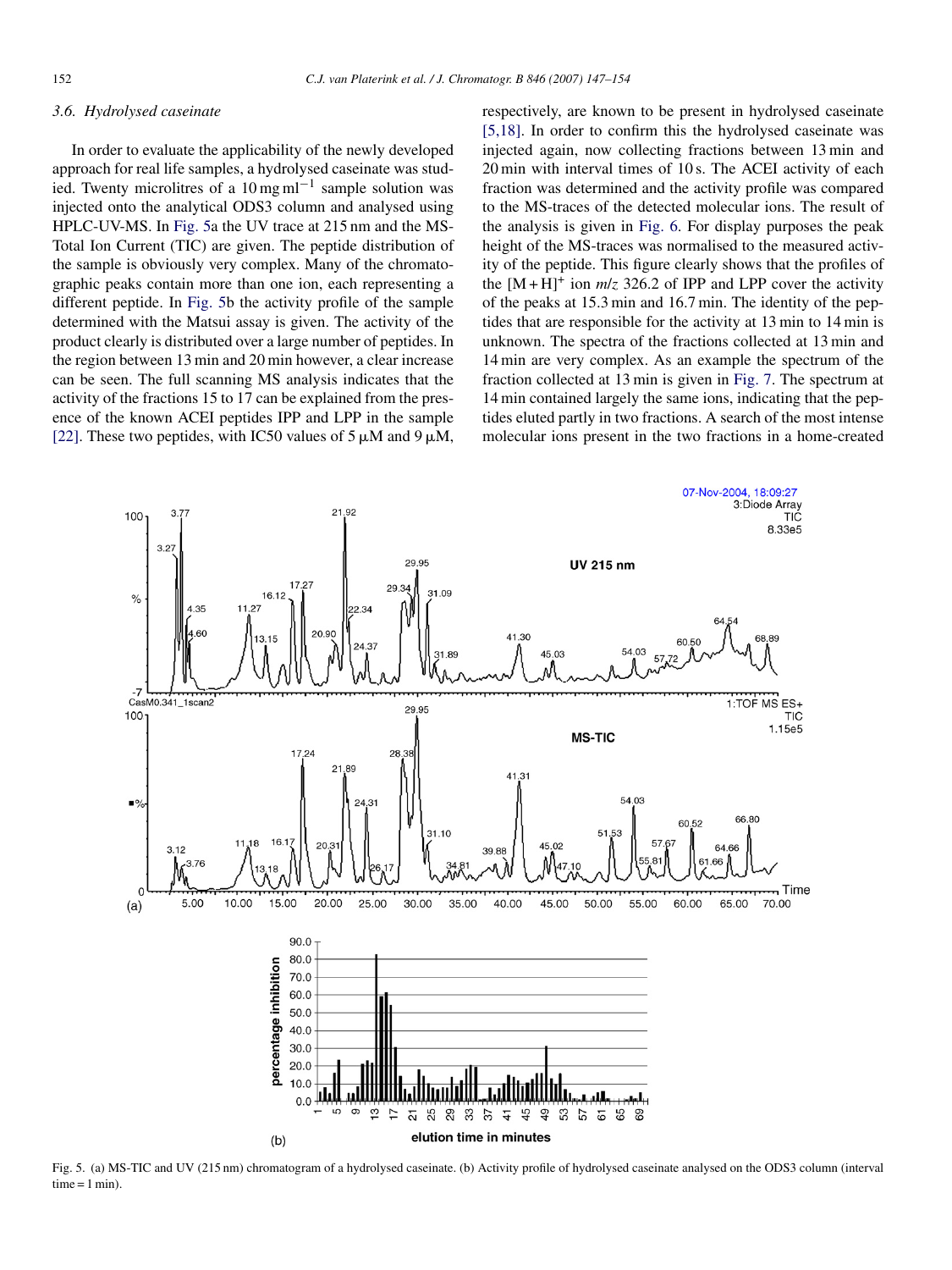<span id="page-6-0"></span>

Fig. 6. Detailed activity profile and identified molecular ions of hydrolysed caseinate.



Fig. 7. MS spectrum of fraction 13 on the ODS3 column.

database of published ACEI peptides did not reveal the identity of the active peptides in these fractions. Only two peptides, with  $[M + H]$ <sup>+</sup> ions  $m/z$  318 and  $m/z$  407 from the spectrum of the fraction collected at 13 min match the activity profile of the peak eluting at 13.5 min.

To determine which of the two peptides was responsible for the ACEI activity measured at 13.5 min, the fractions 13 and 14 were combined and injected on the analytical Biosuite<sup>TM</sup> column. Fractions were again collected with interval times of 10 s.



Fig. 8. Activity profile and MS-trace of the combined fractions 13 and 14 analysed on the Biosuite<sup>TM</sup> column (interval time =  $10 s$ ).

Each fraction was split and one part was used to measure the ACEI activity, while the other part was used for later identification of the peptides. In Fig. 8 the activity profile and the MS-TIC of fraction 13/14 are displayed. On the Biosuite<sup>TM</sup> column the compounds with the molecular ions *m*/*z* 407 and *m*/*z* 318 are now fully separated. The results clearly show that the peptide with the molecular ion  $m/z$  318 is the source of the measured activity.



Fig. 9. Product-ion spectrum of *m*/*z* 318.